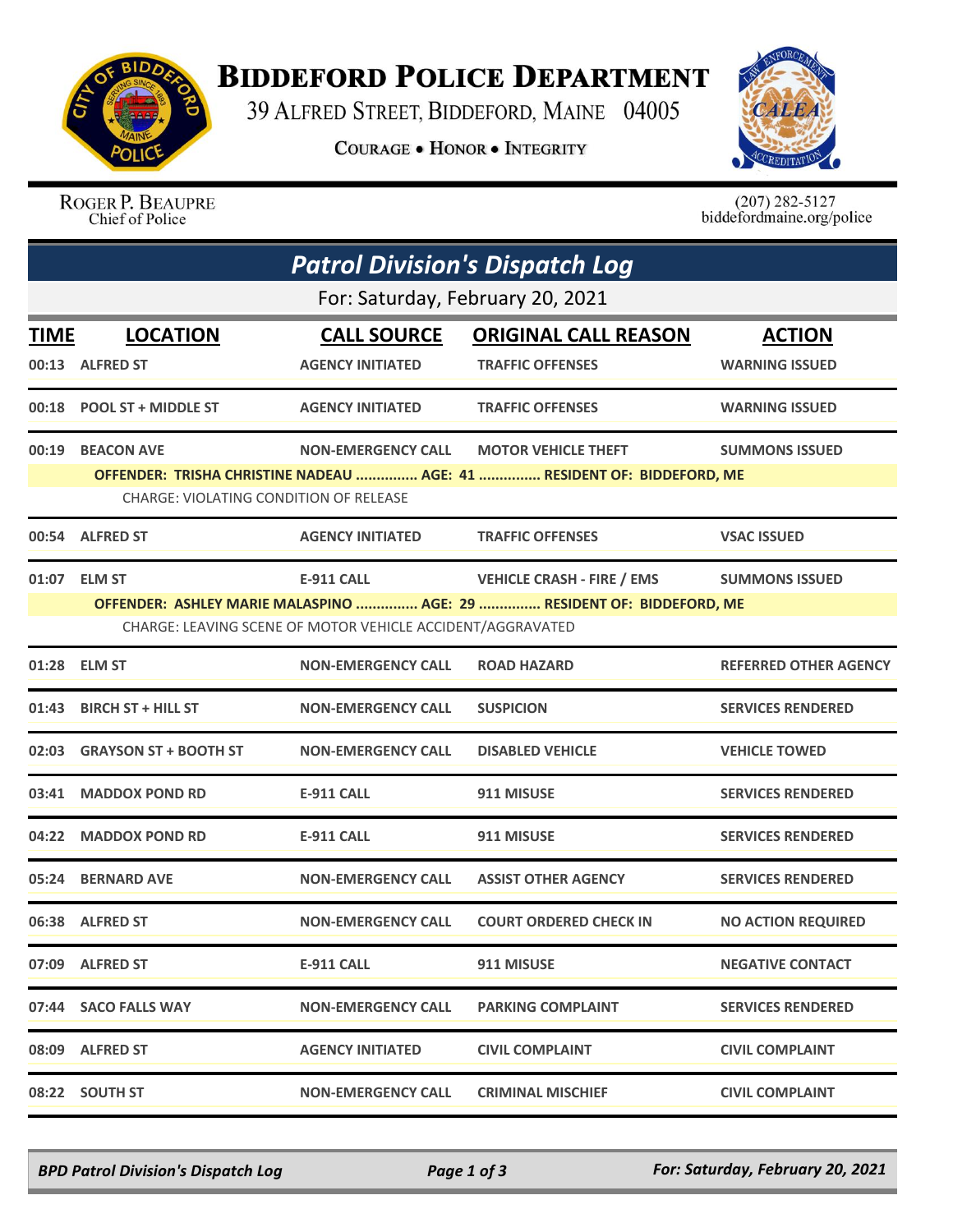| <b>TIME</b> | <b>LOCATION</b><br>08:53 ELM ST + GOOCH ST          | <b>CALL SOURCE</b><br><b>AGENCY INITIATED</b> | <b>ORIGINAL CALL REASON</b><br><b>TRAFFIC OFFENSES</b> | <b>ACTION</b><br><b>WARNING ISSUED</b> |
|-------------|-----------------------------------------------------|-----------------------------------------------|--------------------------------------------------------|----------------------------------------|
|             | 08:59 POOL ST + PARKSIDE DR                         | <b>AGENCY INITIATED</b>                       | <b>TRAFFIC OFFENSES</b>                                | <b>WARNING ISSUED</b>                  |
|             | 09:14 MT VERNON ST                                  | <b>AGENCY INITIATED</b>                       | <b>PAPERWORK</b>                                       | <b>PAPERWORK NOT SERVED</b>            |
| 09:20       | <b>MT VERNON ST</b>                                 | <b>AGENCY INITIATED</b>                       | <b>PAPERWORK</b>                                       | <b>PAPERWORK NOT SERVED</b>            |
|             | 09:27 LINCOLN ST                                    | <b>NON-EMERGENCY CALL</b>                     | <b>ARTICLES LOST/FOUND</b>                             | <b>REPORT TAKEN</b>                    |
|             | 09:30 POMERLEAU ST                                  | <b>AGENCY INITIATED</b>                       | <b>PAPERWORK</b>                                       | <b>PAPERWORK NOT SERVED</b>            |
| 09:58       | <b>DARTMOUTH ST</b>                                 | <b>AGENCY INITIATED</b>                       | <b>ANIMAL COMPLAINT</b>                                | <b>FIELD INTERVIEW</b>                 |
|             | 12:38 PEARL ST                                      | <b>AGENCY INITIATED</b>                       | <b>TRAFFIC OFFENSES</b>                                | <b>WARNING ISSUED</b>                  |
|             | 12:57    FOSS ST                                    | <b>NON-EMERGENCY CALL</b>                     | <b>CHECK WELFARE</b>                                   | <b>NO ACTION REQUIRED</b>              |
|             | 13:21 ELM ST                                        | <b>NON-EMERGENCY CALL</b>                     | <b>ASSIST OTHER AGENCY</b>                             | <b>SERVICES RENDERED</b>               |
|             | 13:24 BOULDER WAY                                   | <b>E-911 CALL</b>                             | 911 MISUSE                                             | <b>SERVICES RENDERED</b>               |
|             | 13:44 DECARY RD                                     | <b>AGENCY INITIATED</b>                       | <b>TRAFFIC OFFENSES</b>                                | <b>WARNING ISSUED</b>                  |
| 14:36       | <b>KOSSUTH ST</b>                                   | <b>NON-EMERGENCY CALL</b>                     | <b>ARTICLES LOST/FOUND</b>                             | <b>SERVICES RENDERED</b>               |
| 15:10       | <b>MADDOX POND RD + FORTUNES NON-EMERGENCY CALL</b> |                                               | <b>SUSPICION</b>                                       | <b>SERVICES RENDERED</b>               |
|             | 15:33 MAY ST                                        | <b>E-911 CALL</b>                             | <b>SUSPICION</b>                                       | <b>SERVICES RENDERED</b>               |
|             | 15:56 BIRCH ST                                      | <b>E-911 CALL</b>                             | <b>DOMESTIC COMPLAINTS</b>                             | <b>REPORT TAKEN</b>                    |
|             | 16:55 BIRCH ST                                      | <b>E-911 CALL</b>                             | 911 MISUSE                                             | <b>DISPATCH HANDLED</b>                |
|             | 17:24 JAY DR                                        | E-911 CALL                                    | <b>MENTAL ILLNESS CASES</b>                            | <b>UNFOUNDED</b>                       |
|             | 17:35 HILL ST                                       | E-911 CALL                                    | 911 MISUSE                                             | <b>DISPATCH HANDLED</b>                |
|             | 17:40 POOL ST + HEDLEY REYNOLDS W AGENCY INITIATED  |                                               | <b>TRAFFIC OFFENSES</b>                                | <b>WARNING ISSUED</b>                  |
|             | 18:04 FOREST ST + WEST ST                           | <b>AGENCY INITIATED</b>                       | <b>TRAFFIC OFFENSES</b>                                | <b>WARNING ISSUED</b>                  |
|             | 18:14 ALFRED ST + UNION ST                          | <b>AGENCY INITIATED</b>                       | <b>TRAFFIC OFFENSES</b>                                | <b>WARNING ISSUED</b>                  |
|             | 18:26 MAIN ST                                       | E-911 CALL                                    | 911 MISUSE                                             | <b>DISPATCH HANDLED</b>                |
|             | 18:44 ELM ST + ORCHARD ST                           | <b>AGENCY INITIATED</b>                       | <b>TRAFFIC OFFENSES</b>                                | <b>WARNING ISSUED</b>                  |
|             | 18:51 ELM ST                                        | <b>AGENCY INITIATED</b>                       | <b>TRAFFIC OFFENSES</b>                                | <b>WARNING ISSUED</b>                  |

*BPD Patrol Division's Dispatch Log Page 2 of 3 For: Saturday, February 20, 2021*